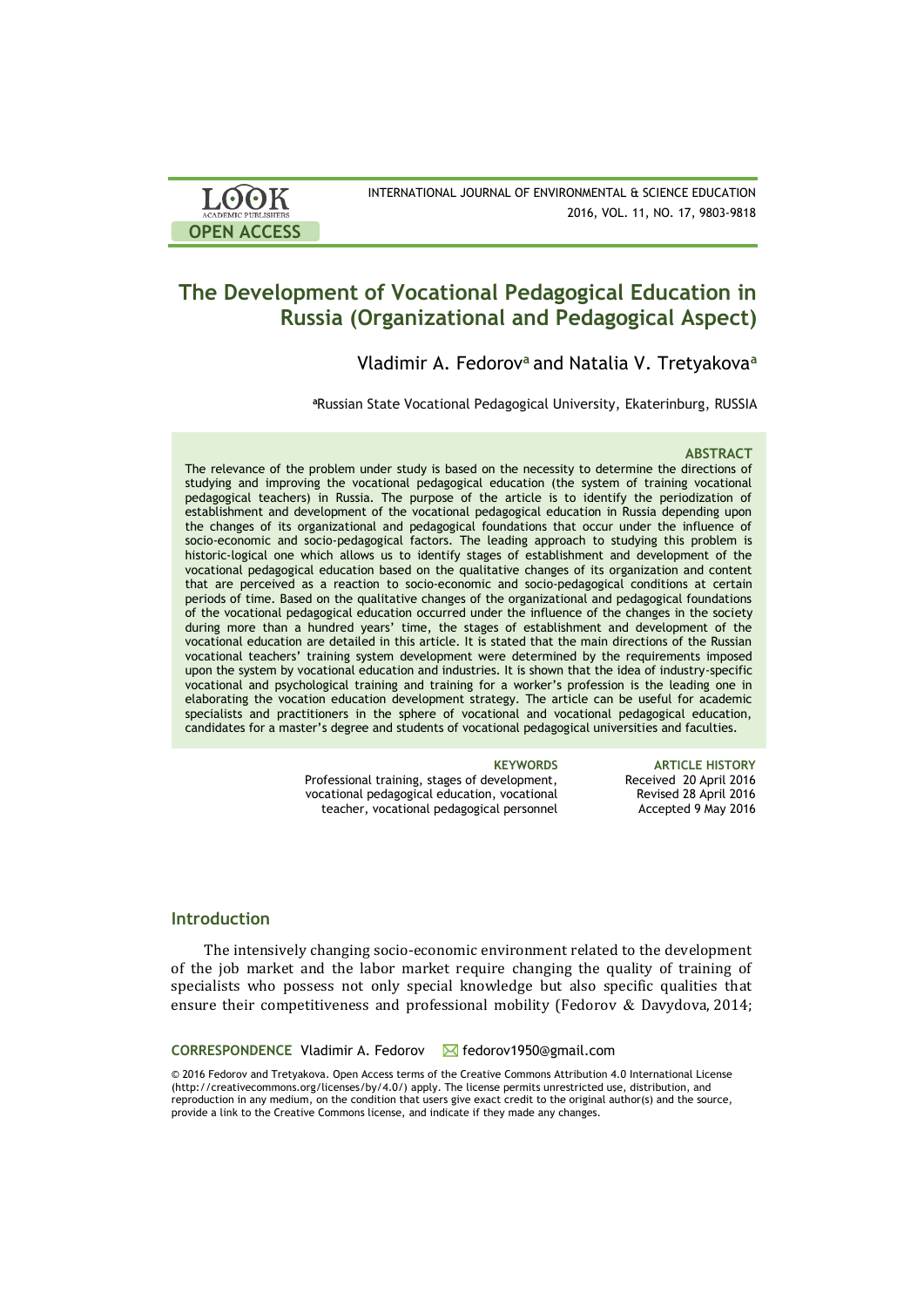Davydova et al, 2016; Sakhieva & Fedorova, 2016; Masalimova & Chibakov, 2016). In view of this the problem of modernizing the modern vocational teachers' training system becomes very relevant.

The state vocational pedagogical education system (VРES) has since the 1920s been developing in our country with varying degrees of success in the directions influenced by socio-economic and socio-pedagogical factors that determine its contradictions and flaws (Anikst, 1922; Barbashov, 1931; Veselov, 1961; Voevodin, 1973; Ivanovich, 1958; Kairov, 1930; Kalimullin, Vlasova & Sakhieva, 2016; Khuziakhmetov & Nasibullov, 2016; Zakirova & Shilova, 2016). The directions of the system's development were implemented mostly taking into account the available practical experience of its functioning without the necessary theoretical substantiation (Fedorov, 1999). The scientific foundation was the empirics of the vocational education that united in a compiled manner the miscellaneous views of researchers of its specific experience. Due to these circumstances the vocational teachers' training system was developing with insufficient effectiveness.

Studying the establishment and development of the vocational pedagogical education in Russia in its historico-logical context will allow us to determine the tendencies and practical steps towards ensuring its further development in accordance with the requirements of the society and the country's economy.

# **Materials, Methods and Methodological Framework**

# *Research methodology*

The main methodological basis is the historico-logical approach (Hegel,1812- 1816; Popper, 1983) that allowed us to ensure the vision of cohesiveness of the historical process of the establishment and development of the vocational pedagogical education in Russia. Understanding the logics of the historical development allows us to comprehend the nature and the character of the historical specificity, in particular, of the phenomena and processes in the development of the Russian vocational education system.

### *Research methods*

The following methods were used in order to solve the problems of the research: 1) theoretical: analysis of the scientific literature, studying the directives, standard and program-methodological documents in the sphere of professional and vocation education; system analysis and generalization; 2) empirical: studying and synthesis of pedagogical experience.

### **Results**

The vocational pedagogical education in Russia, from its formation to being recognized as an independent branch, developed for a long time and with certain difficulties. The first structural-organizational elements of the state vocational pedagogical education system appeared in 1920 due to the urgent need to train teaching and instructing personnel for professional technical educational institutions (Tenchurina, 1998). At that time the Senior Committee on Professional Education was created which focused, among other things, on organizing the training of vocational teachers.

Adoption of this regulation at the country level was caused by the then current socio-economic environment which was determined by the extremely critical condition of the country's economy resulted from the destruction of the economic and industrial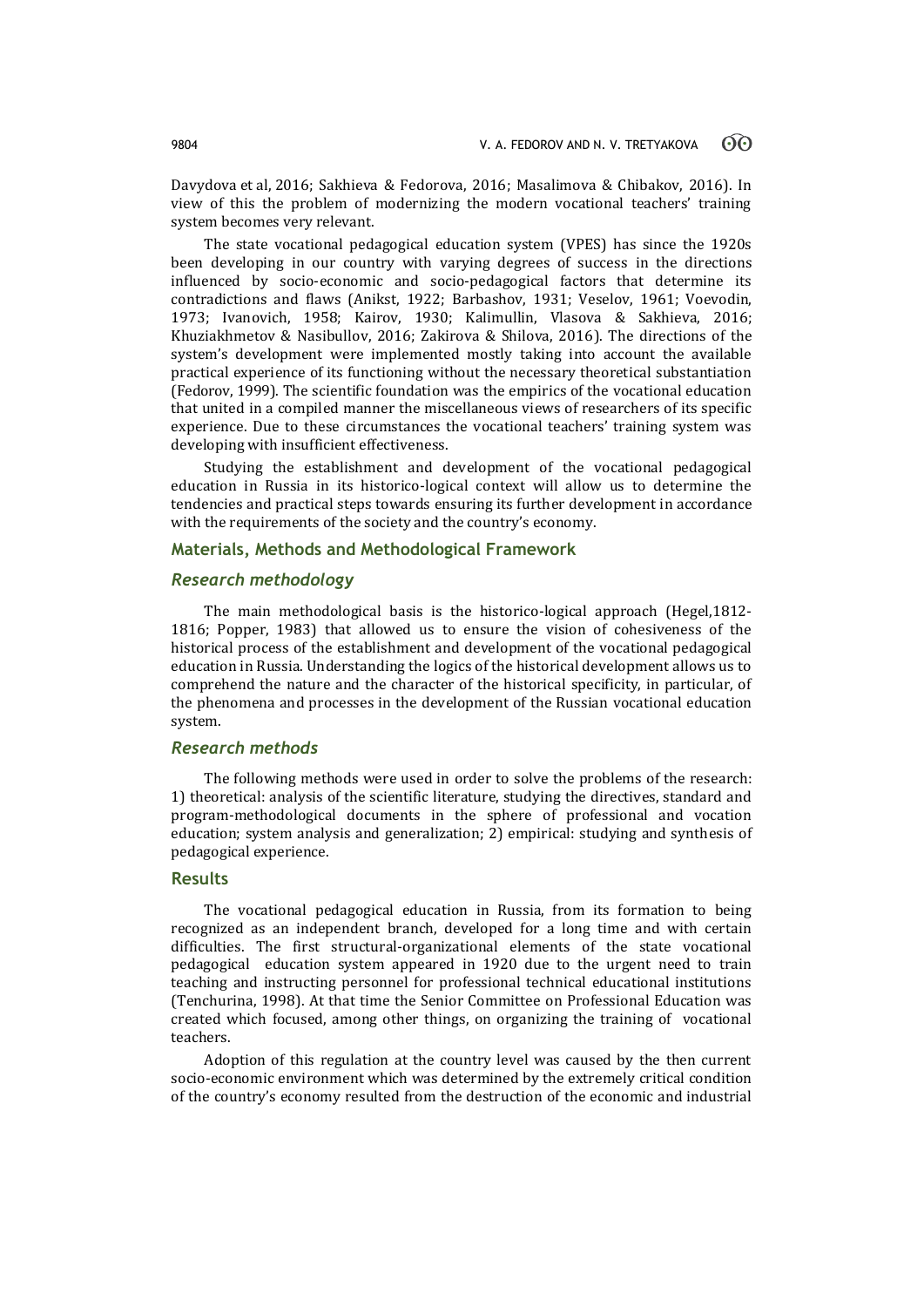system during the First World War (1914–1918) and the Civil War (1917–1922). Thus, solving the tasks of restoring the economy was connected with development of the energy industry and transfer of production sector and agriculture to the industrial basis. It is obvious that successful implementation of those plans was considered possible only in case of availability of required materials and technical equipment, as well as of qualified personnel – engineers, technical specialists and workers.

The then current socio-economic situation determined the country's need to improve the system of professional education. In particular, the necessity to satisfy the deficit of regular labor force required improvement and enhancement of the professional educational institutions' network. As a result, the number of such institutions in Russia by 1921 doubled in comparison with 1910: from 2819 to 5272 (Anikst, 1922). In the Professional Education system the number of secondary-level and initial professional and technical educational institutions (schools, technical schools, courses, workshops etc.) increased from 282 in the end of 1919 to 1607 in 1921. Essentially, during those years the prototype of the initial professional education system was created.

The noted upsurge in the development of educational network for workers' training led to occurrence of several socio-pedagogical problems that prevented the normal functioning and further development of the system. The main was the problem of lack of general subjects' teachers and almost complete absence of teachers of general technical, general professional and special disciplines.

The situation with availability of vocational teachers was almost catastrophic. It was characterized, first, by their insufficient number and, second, poor training and short work experience of available specialists (nothing is changed in the present time).

Thus, we can state that the problem of vocational teachers' training and saturation of educational institutions with required personnel became extremely important for the country and in those conditions was considered to be scientific-pedagogical, sociopedagogical and socio-economic.

At that time the way to solve the problem was considered to be a wider and more systematic involvement of all suitable technical and agricultural specialists in professional technical and polytechnical education. Yet it is obvious that such decision was accompanied by the fact that a lot of specialists were withdrawn from production in corresponding industries and appointed vocational teachers which contradicted the economic interests of companies. Thus, sometimes less-experienced specialists were involved in teaching which affected the quality of workers' training.

Besides, people who were thus involved in vocational training lacked proper psychology-pedagogical and methodological training. This meant that the problem of providing vocational teachers for workers' training system by involving experienced staff of industrial enterprises was not solved completely.

The noted unsatisfactory solution of the problem to qualitatively and quantitatively saturate the initial professional education system with vocational teachers makes logical the assignment and solution of the task of organizing special training of vocational teachers.

The first structural-organizational element of the vocational pedagogical education system – the technical-pedagogical department – was created within the pedagogical section of the Senior Committee on Professional Education. Its main task was to develop as quickly as possible the program of organizing the vocational pedagogical education, to determine its organizational and pedagogical foundations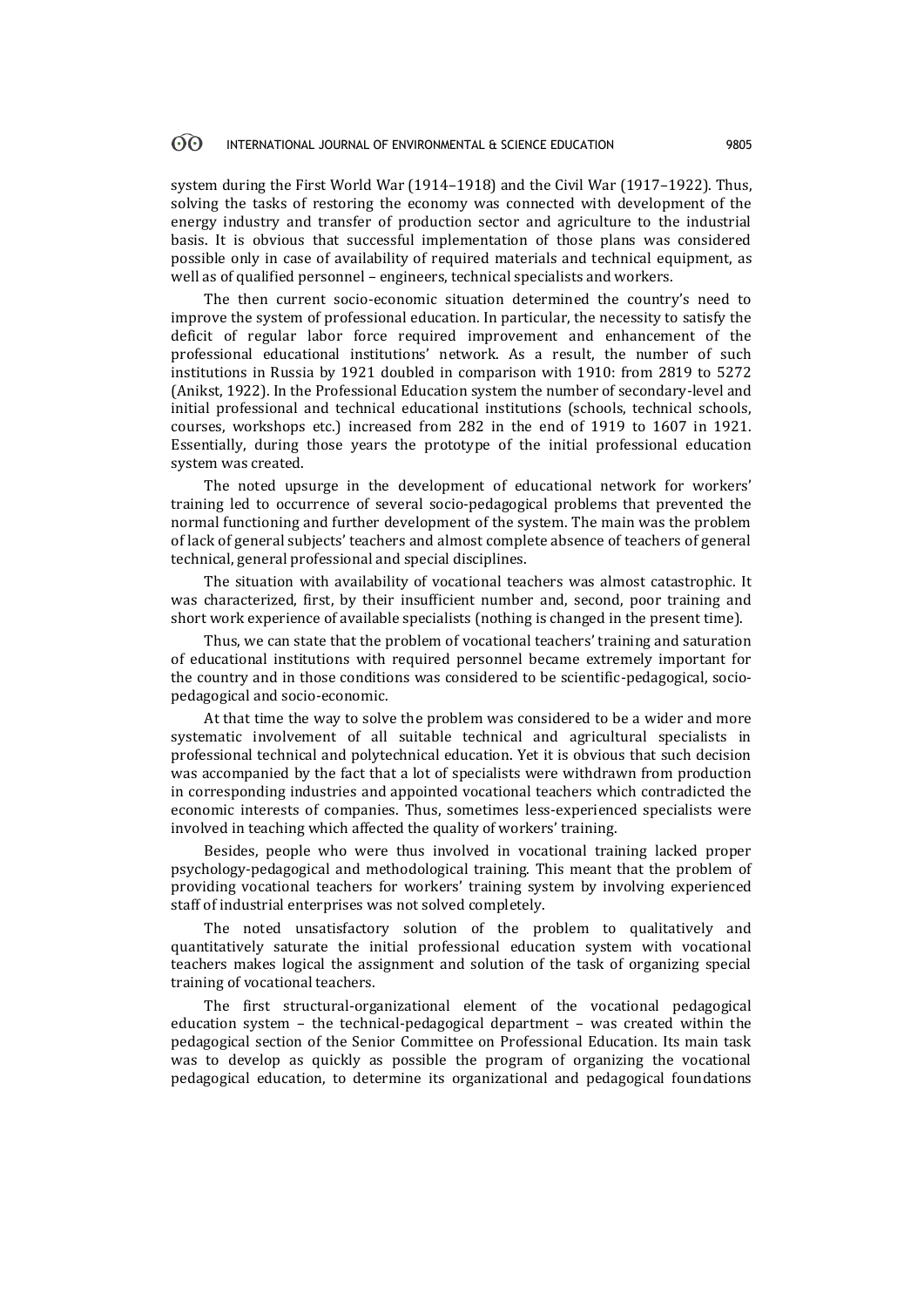that would include structure, organization, content and technologies of training pedagogical personnel for technical and agricultural disciplines.

These events mark the 1920s as the beginning of formation of the state vocational pedagogical education system. It was formed by trying to remove the contradiction between the increasing demand for qualified vocational teachers in order to ensure functioning and development of the initial vocational education system and the practically complete lack of such teachers (currently the secondary vocational education system in Russia has encountered the same problem). Special (vocational educational) institutions of different types were created throughout the country in order to provide training to professional education teachers.

In order to ensure effective functioning of the vocational pedagogical education system, its organizational and pedagogical foundations (for that time they mostly included structural and organizational forms and the content of education) were elaborated taking into account the experience of similar training in the second half of the XIX<sup>th</sup> - beginning of the XX<sup>th</sup> century in Russia, Germany and the US that was taken as the historico-pedagogical landmark and prototype.

The analysis of literature on the school history showed that in Russia there was practically no systematic and regular training of professional education teachers until the end of the XIX<sup>th</sup> century.

Staffing was carried out under the "Rules for those seeking to become teachers of special disciplines and managers of practical classes in secondary and initial technical schools" (1892), according to which such positions were staffed with people who had no vocational education but had a 1- or 2-year experience of working at an industrial enterprise upon graduating from industrial institutes or secondary technical schools (Fedorov, 2001). Thus, the problem of providing educational institutions with vocational teachers even at that time was solved at the expense of involving industrial staff. We can note as a small deviation from this rule the insufficient experience of training special discipline teachers for non-classical secondary schools that was carried out in technical universities (1873) (Panachin, 1979).

Special but small-scale training of teachers and tutors for military educational institutions was carried out at 1- and 2-year courses in the 2nd Military Secondary School (1865). Graduates of these courses who had already had higher education received good pedagogical training and were highly esteemed as teachers. This experience was used by the Petersburg Naval School for training special discipline teachers for naval schools (1905).

This experience was enhanced when special 1-year pedagogical courses were established in the beginning of the 1900s for training people with university or higher technical education for teaching. Yet the educational program at these courses did not include pedagogical practice and the courses of pedagogy and history were shortened as compared with historico-philological institutes. This should be noted as the first experience of vocational teachers' training in Russia that was implemented according to the additive scheme "higher technical education plus pedagogical training".

This situation demonstrates, in our opinion, not the most successful variant of removing the contradiction between the educational system's demand for vocational teaching personnel and the lack thereof which leads to weakening of pedagogical potential of educational institutions and deterioration of education quality.

Thus, we can list the following organizational forms of vocational teachers' training implemented in Russia in the  $XIX<sup>th</sup>$  – beginning of the  $XX<sup>th</sup>$  century: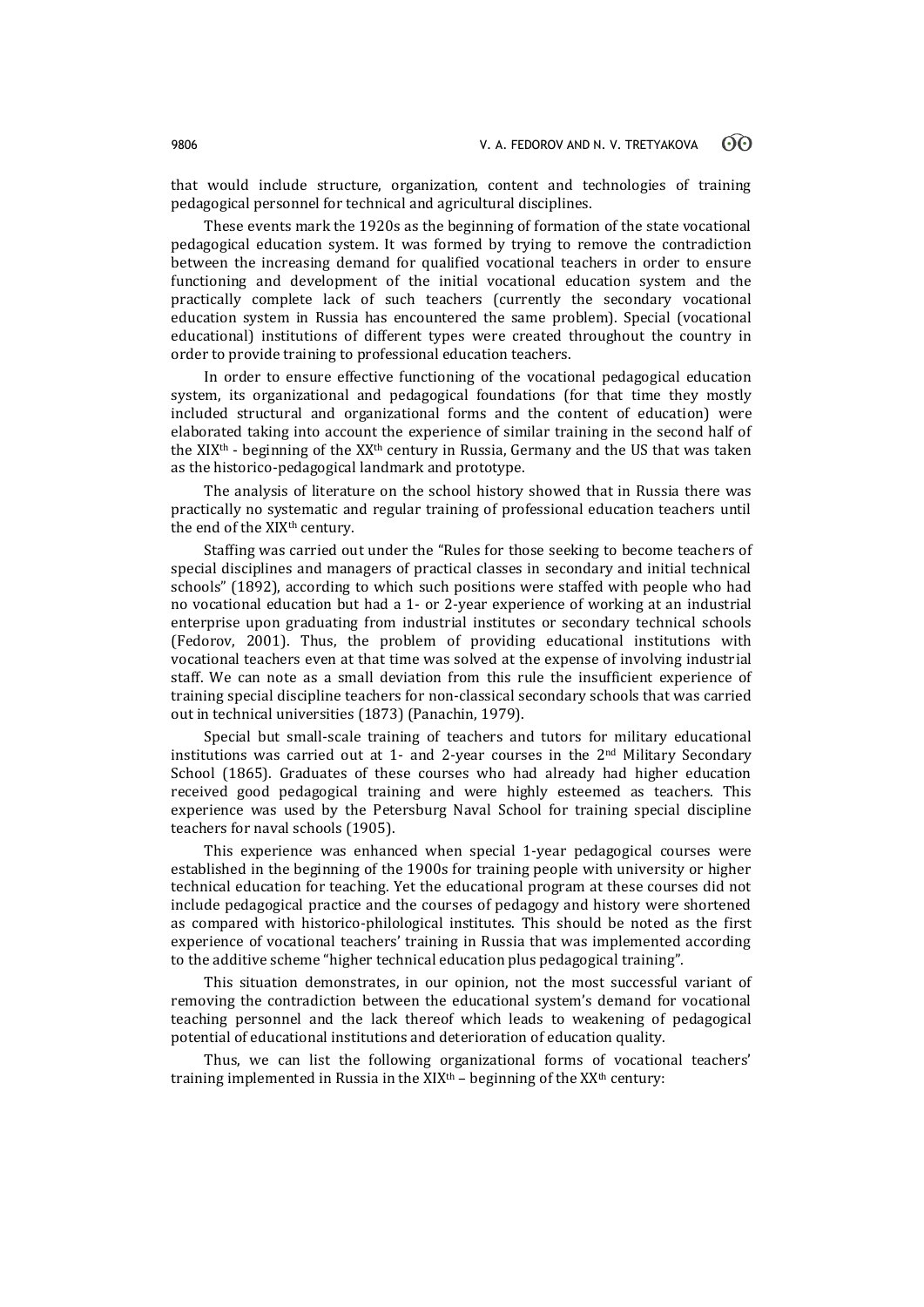– additional stage of 1- or 2-year pedagogical training on the basis of higher education implemented in industry-specific (technical, agricultural, military etc.) higher educational institutions. What is valuable in this experience is the idea of stage (additive) training as an organizational form, while the content of provided pedagogical training was insufficient;

– a specialized educational institution that implemented an education program integrating a special industry-specific (technical, agricultural, economical etc.) and psychology-pedagogical training.

We have singled out six stages of development of vocational pedagogical education's organizational and pedagogical foundations in post-revolutionary Russia. They are singled out on the basis of qualitative changes in organization and content of vocational pedagogical education as a reaction to socio-pedagogical environment at certain periods of time: changes in economy needs, changes in workers' training system and taking various decisions at the state level.

*Initial stage* of the post-revolutionary establishment of vocational pedagogical education took part in October 1920 when, based on the acknowledgment of the need for enhanced development of vocational teachers' training, the following decisions were taken:

– to create higher technical-pedagogical educational institutions;

– to create pedagogical departments in higher technical educational institutions and technical schools in order to provide additional training to some graduates;

– to arrange "refreshing" courses for retraining of ex-teachers;

– to organize courses of instructors (masters) of professional technical training.

In order to implement those decisions the first vocational educational institution was opened in Petrograd – a technical-pedagogical institute (1920). Those with higher vocational training were admitted, the lessons took place in the evenings. The 6-month education plan included more than 30 general technical, special and psychologypedagogical disciplines. The latter were few and included experimental psychology, experimental pedagogy, history of school and of teaching and tutoring methods and four methodological disciplines.

The technical-pedagogical institute encountered serious organizational and pedagogical problems (lack of academic and pedagogical personnel, lack of learning and methodological support for several disciplines, unsatisfactory facilities and resources, difficulties in enrolling students and large dropout rate). Due to the above-listed factors the education plans and schedules were disrupted which led to closing of this institute as it did not possess enough equipment and academic personnel (1922). Taking into account the fact that the institute opened and functioned without almost any scientific support, such outcome could be expected.

There existed other organizational forms of vocational teachers' training. Thus, expansion of target orientation of 4-month advanced training courses for school teachers led to the change in their organizational and pedagogical basis and renaming as the Higher Academic Pedagogical Courses. That made it possible to organize training of vocational teachers provided to people with higher education or students about to graduate from a higher educational institution.

For example, a 1-year pedagogical department (part-time studies) provided training of polytechnical and special discipline teachers for secondary professional and technical schools. The education plan in this case included mostly psychologypedagogical skills and knowledge (82% of study time). This form of vocational teachers' training was considered fundamental on the state level (1921). Yet the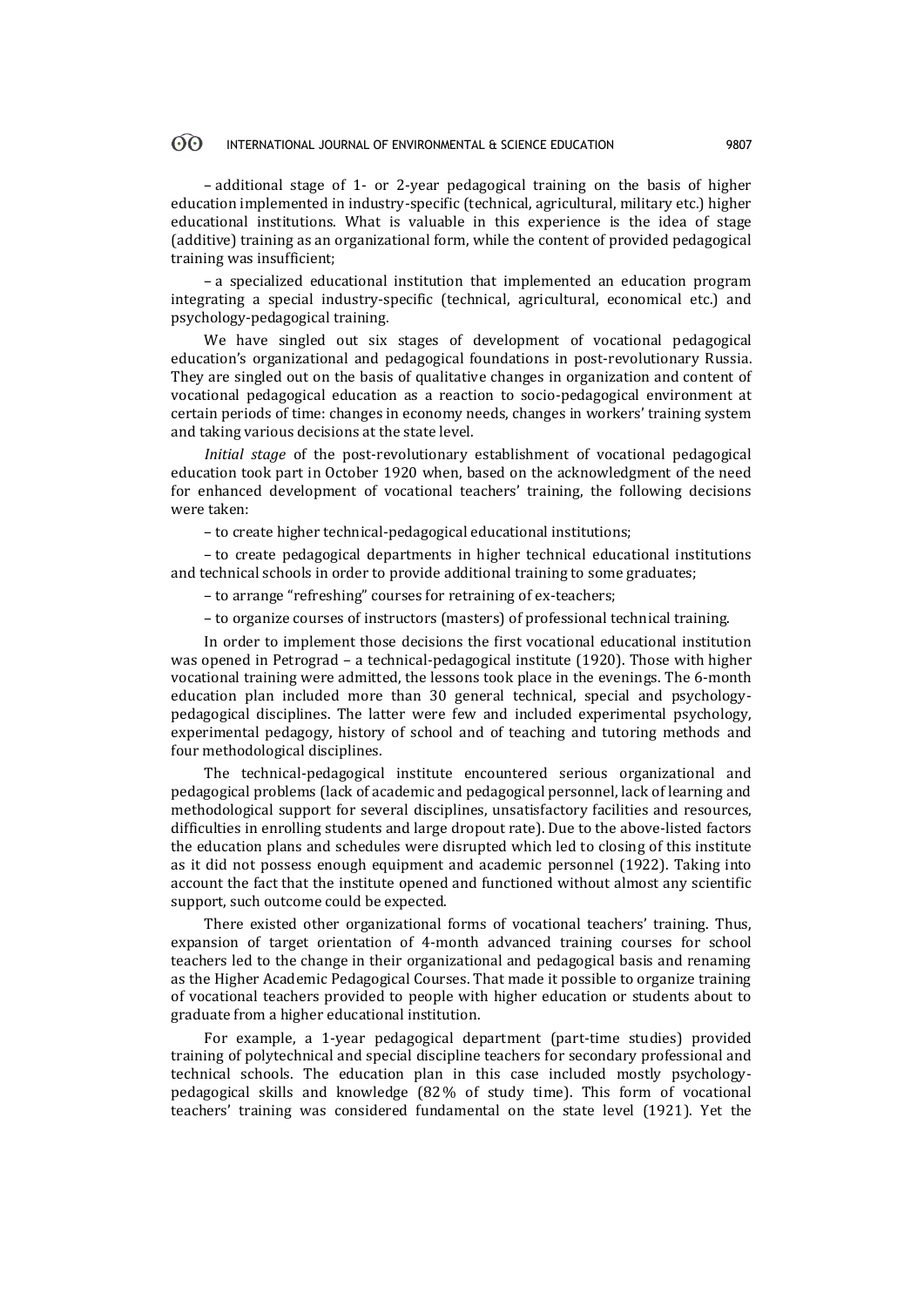problem of elaborating its organizational and pedagogical foundations remained relevant.

In particular, three training programs at the Higher Academic Pedagogical Courses and in institutes were discussed: a program for technical discipline teachers, general discipline teachers and masters of vocational training. The time-limits differed based on the basic education: 1 or 3 years for the first two categories and 9 months for the latter.

The substantial expansion of organizational forms of masters' training resulted from opening of the first secondary pedagogical educational institution – the Moscow Industrial Pedagogical School (1921). Future masters of vocational training could receive not only secondary vocational training but also a thorough profession training (up to the 6th category). This was the first experience of implementing in the vocational education institution a training program that integrated industry-specific, psychologypedagogical and production courses.

The prototype of higher educational institutions and faculties that comprise the modern vocation education system was the Losinoostrovsky Agripedagogical Institute (1922, 1923). The idea was that pedagogical education would not be additional to the main one – agricultural but a vocational, integrating pedagogical and special training.

The continuing development of economy aimed at industrialization and collectivization inspired the need for expanding the network of initial vocational educational institutions which, in its turn, even more reflected the problem of teaching staff. In order to solve it the organizational-pedagogical foundations of vocational education were elaborated, vocational institutes and faculties within pedagogical institutes were created. Thus, in the beginning of the 1930s there were 3 specialpurpose institutes and more than 10 pedagogical institutes that trained specialists for vocational pedagogical education system. During those years the vocational pedagogical education system reached the peak of its development at that stage. Then the education authorities decided to close all specialized higher education pedagogical institutions (1937) and training of vocational teachers was carried out by short-time programs (from several days to 6 months).

Stoppage of progressive development of the vocational pedagogical education system in the beginning of the 1930s was influenced by several economic, political and socio-pedagogic factors:

– changes in the state educational policy which led to the decision to expand the network and increase the number of students in vocational institutes, to reduce the period of studies (in higher educational institutions – to 3-4 years), and organizing several admissions per year, etc.;

– poor organizational and program-methodological basis of vocational pedagogical education (absence of scientifically-proven qualification characteristics of specialists, instability of organizational forms of vocational pedagogical educational institutions, education plans and programs, lack of academic and methodology literature etc.);

– insufficient scientific support of vocational pedagogical education development which led to strengthening of empirical approaches in determining organizational forms and the content of vocational teachers' training.

The latter resulted from, first, lack of qualified academic staff and, second, controversial evaluations and positions of the central and regional education authorities regarding the necessity to develop vocational pedagogical education which did not provide sufficient financial and material support.

In general, the first stage is characterized by the fact that vocational educational institutions functioned from 1 to 6 years due to which they could not fundamentally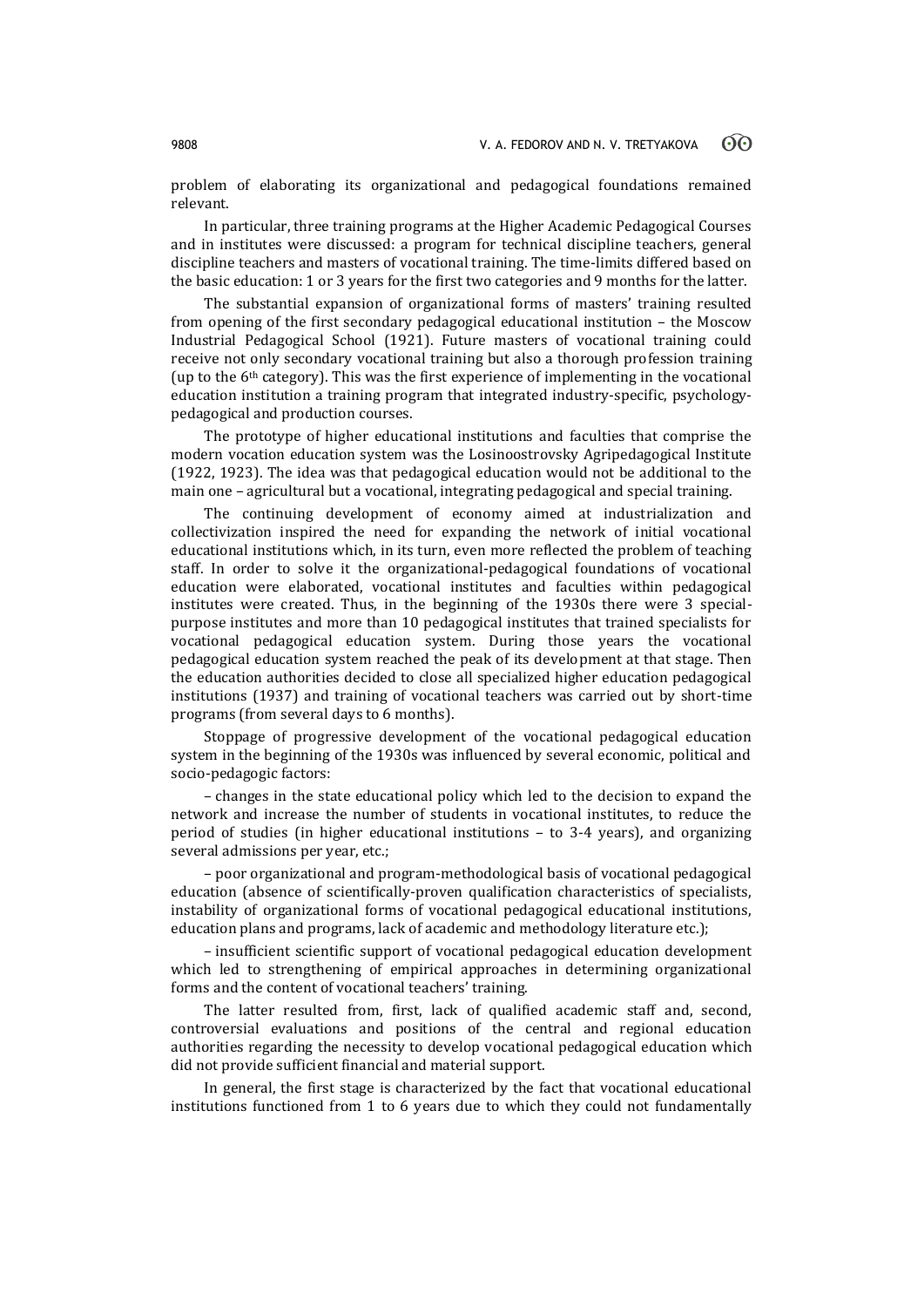change the situation resulted from lack of vocational teachers in the vocational education system.

The search for best forms of organization and content of vocational education carried out in the conditions of novelty, difficulty and lack of theoretical support of vocational pedagogical education problems was accompanied by a lot of mistakes and miscalculations. Yet the experience gained in solving these was undoubtedly useful for further development of the vocational pedagogical education system and confirms the need for theoretical and methodological research of its organizational-pedagogical foundations.

*The second stage* of vocational pedagogical education system development started in 1943. Starting from that year, industrial-pedagogical schools started to open and served to educate masters of vocational training who had secondary technical education, pedagogical knowledge and were highly-qualified.

The necessity to open educational institutions for specialized pedagogical training of masters of vocational training was determined by insufficient staffing of initial vocational schools. Senior masters were 13.2% undermanned and masters of vocational training -20.4%. About 50% of the masters and teachers of technical schools did not have education and training required at such positions. More than 82% masters of vocational training and about 50% of senior masters did not have even the secondary technical education. Only 11% of the masters had secondary education (28 – 30% of senior masters). About 2.4–3.4% of masters had higher technical education (14.9–15.2% among senior masters). Masters with pedagogical education were extremely few – 1.1–3.3% (3.0–5.6% of senior masters) (Tenchurina, 1998).

The fact of partial recovery of the vocational pedagogical education's organizational structure with opening of industrial-pedagogical schools is confirmed by the fact that in 1945 master of vocational training program was provided in 16 technical schools for 22 special fields. In 1946 the number of students in those schools amounted to 7,911. Those were people having 7-year education, qualification rating of at least category 3 and having predisposition towards pedagogical activity. The education program included general education (39.9%), general technical (20.0%), special (26.2%) and pedagogical (8.6%) disciplines, professional training, pedagogical and pre-graduation practical training, military training and completion of a graduation project. Graduates were obliged to work for 5 years in educational institutions.

Apart from industrial-pedagogical schools, at that stage the vocational pedagogical education system included pedagogical departments in industry-specific institutes that were recommended as the main organizational form of training special discipline and general technical discipline teachers. Further expansion of the vocational training system at that stage was caused by creating the system of advanced training for vocational teacher (the end of the 1950s).

*Starting of the third stage* of the vocational pedagogical education development (1958) was related to the changes in the socio-pedagogical environment and the arising need the developing industry had for workers with completed secondary education. The initial professional education system that functioned on the basis of 7-year general education provided only professional training and did not solve that problem. The education system reform program embodied in the Law "On strengthening the connection between school and life and on further development of the people's education system in the USSR" (December 24, 1958).

In order to connect general and professional education the program envisioned transfer from 7-year to 8-year education. Three options of completing secondary education based on linking school studies with industrial work were proposed: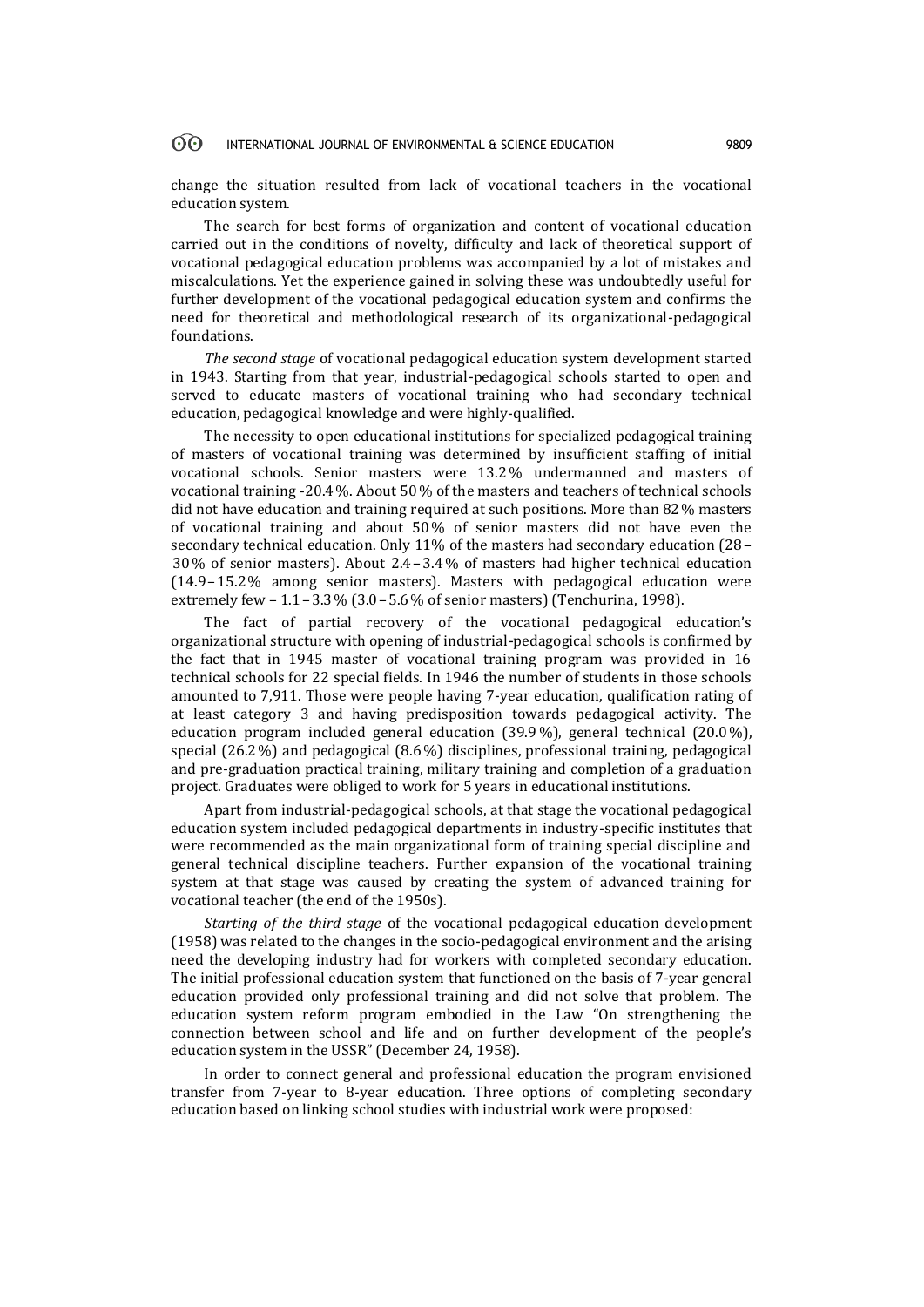– combining part-time studies with work at an industrial enterprise upon completion the initial professional training;

– continuing studies at secondary polytechnical school along with work at an industrial enterprise;

– studying at technical colleges upon completion of 8-year school education.

With the purpose of unification all education institutions of the professionaltechnical education system were transformed into full-time and part-time city and country professional-technical schools. The period of studying lasted from 1 to 3 years and from 1 to 2 years, accordingly.

In order to implement theoretical and practical education in schools and technical schools within the new environment it was necessary to expand training of teachers and masters. Thus, in order to develop the vocational pedagogical education system, new faculties were created in pedagogical and industry-specific institutes (1959). As a result, the system of training teachers of general technical and agricultural disciplines included 123 higher educational institutions: 108 pedagogical, 9 technical and 6 agricultural institutes (1962). This allowed to receive vast experience of creating organizational and pedagogical foundations for training of vocational teaching personnel with completed higher education and to confirm the necessity and possibility of their purposeful training at industrial-pedagogical faculties of pedagogical institutes and engineering-pedagogical faculties of industry-specific institutes.

This also confirms the fact that organization of training vocational teachers with higher education resulted from the changes that were happening in the professionaltechnical education system. Thus, in the middle of the 1960s the number of secondary technical schools increased (those schools focused on providing 1-2-year training of highly-qualified workers of complicated professions on the basis of completed secondary school education). Besides, starting from 1969 secondary professionaltechnical schools started to be organized which focused on providing general secondary education and a trade within 3-4-year period.

Development of the vocational pedagogical education during its third stage continued also by way of expanding the network of industrial-pedagogical technical schools (in 1965 there were 56 technical schools having 39.9 thousand students) and of increasing the number of engineering-pedagogical specialty occupations. In 1970 training on such occupations was provided in 13 higher educational institutions on specialties 0577 – Mechanical engineering, 1219 – Construction and 0315 – Electrical power engineering. This can be regarded as similar to the modern "profilization".

Besides, the practice of involving engineering and technical staff of industrial enterprises that had no pedagogical training in teaching at vocational educational institutions encouraged development of advanced vocational training system. In 1966 the All-Soviet Union Institute of Advanced Engineering-Pedagogical Training was created and had many regional branches. Starting from 1976 advanced training faculties for vocational teachers were created at industry-specific higher educational institutions.

The content of vocational teachers' training of that time is not considered to be appropriate. First education plans were unreasonably overloaded and included disciplines which did not correspond to the field of training. This can be explained by the fact that they were developed on the basis of erroneous principle according to which the traditional content of engineer training in this or that field included also psychology-pedagogical disciplines ("arithmetic" principle). Thus, the content of training at technical and pedagogical institute was combined without taking into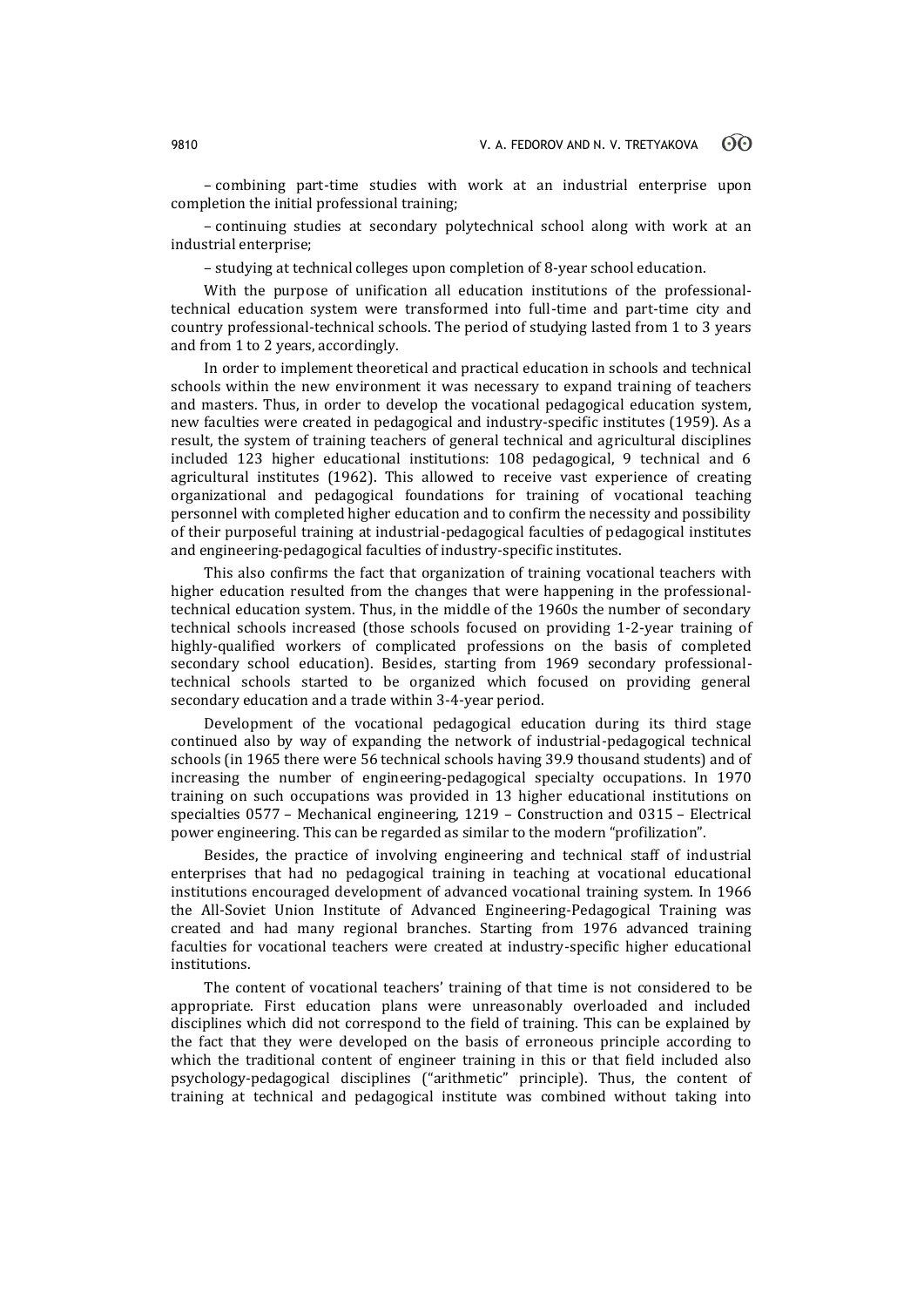account the specifics of vocational pedagogical education activity. In view of this, the next-generation education plans were elaborated trying to determine optimum content and adjust training of teachers at engineering-pedagogical faculties and departments of industry-specific higher educational institutions.

During those years general technical faculties of pedagogical institutes solved the task of training handicraft teachers for general education schools. This was a kind of a transient form of teaching personnel training that existed at the intersection of pedagogical "school" and vocational pedagogical education.

General technical and industrial-pedagogical faculties of pedagogical institutes and engineering-pedagogical faculties and departments of industry-specific higher educational institutions were united not only by similar functions performed by their alumni, but also by proximity of problems encountered during training. Most industryspecific higher educational institutions did not have pedagogical potential specific to pedagogical institutes which, in their turn, did not possess the potential to ensure high theoretical level of industry-specific training. Yet all of them, due to traditions and existing facilities and resources, could not provide high-quality training for specialty occupations which is one of the main specific features of vocational teachers' training.

Thus, there arose a contradiction between the necessity of training teaching personnel for the initial professional education system that would combine engineering and pedagogical excellence with being high-skilled workers and the impossibility to ensure such training within the existing vocational education system. Solving this contradiction was linked to creating a specialized higher educational institution. Besides, creating such an institution was encouraged by the opinion established in the education environment that it was necessary to ensure smooth transfer to training masters of vocational training who would have a university degree.

*The next (fourth) stage* of the vocational pedagogical education development started in 1979. It was linked to creating a specialized vocational higher educational institution – the Sverdlovsk Engineering-Pedagogical Institute (now it is the Russian State Vocational Pedagogical University) – as the most cohesive and organic form of organizing vocational teachers' training. Creating the institute was determined, first, by the changes in the system of people's education – transfer to universal secondary school education and the fact that professional technical schools turned into one of the forms to receive secondary school education and, second, by the changes in equipment and technology, in the content of industrial and agricultural work. All that made high demands towards vocational teaching personnel regarding pedagogical excellence, the level of theoretical and practical industry-specific (engineering) training and the level of work skill.

This stage was characterized by the combination of the following forms of organizing vocational teachers' training at higher educational institutions: an engineering-pedagogical institute, engineering-pedagogical faculties, engineeringpedagogical and agropedagogical departments, engineering-pedagogical training (additional) at certain chairs of industry-specific higher educational institutions; industrial-pedagogic and general technical faculties of pedagogical institutes.

Besides, training of vocational training masters continued in 74 industrialpedagogical technical schools.

Yet in spite of that, as of January 1, 1987, the qualification level of vocational teaching personnel in the initial professional educational institutions was characterized by the following: 52.9% teachers and masters of vocational training with a university degree (including teachers of general education disciplines) and 38.5 % of teachers and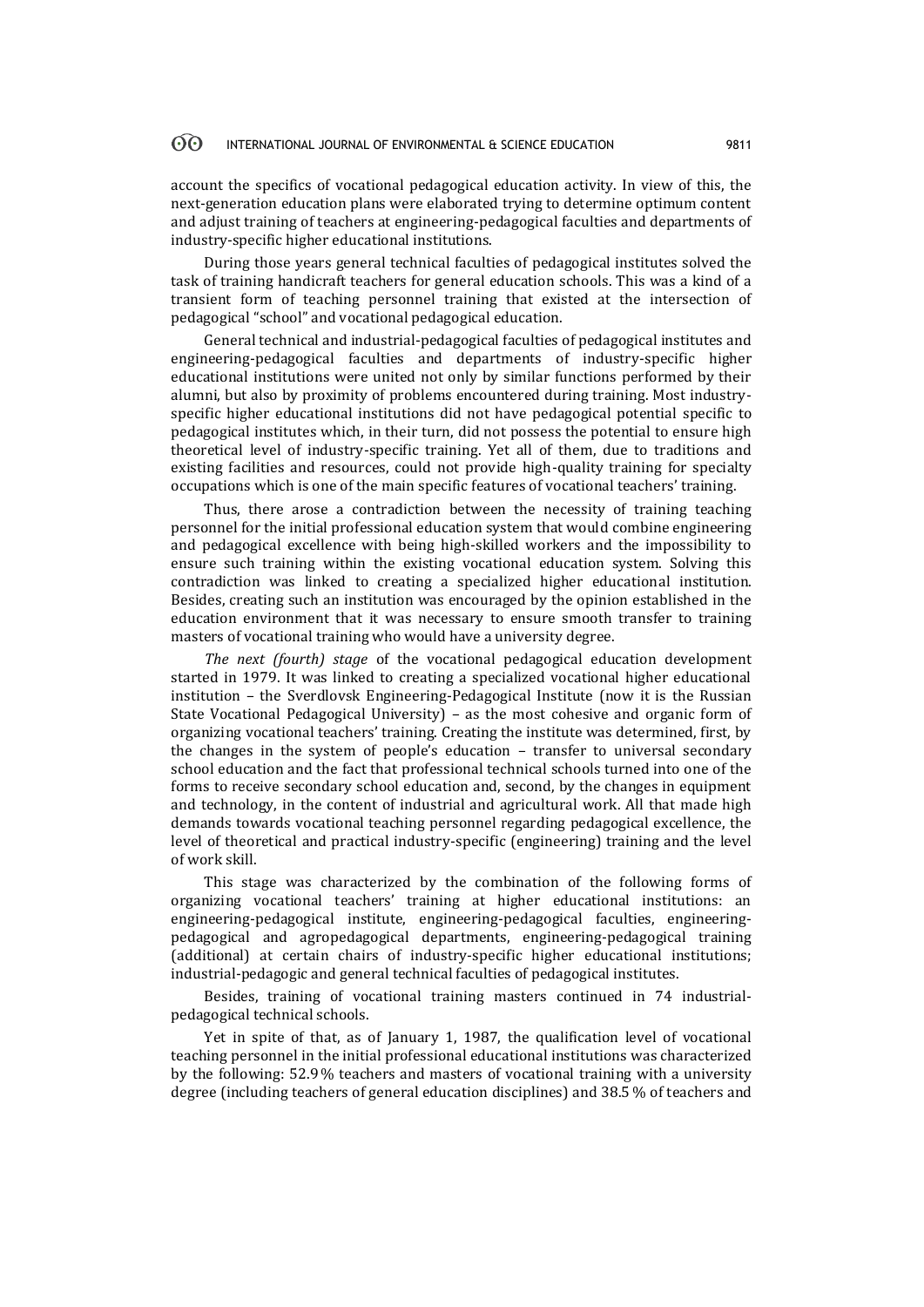masters with a degree in secondary professional education. The deficit of teaching personnel was due to the following reasons:

– a certain part of educational system managers in the central and local education authorities tended to involve industrial workers in vocational pedagogical training;

– outperforming rates of initial professional education growth as compared with the rate of vocational pedagogical education system development, the extent of which failed to ensure training of necessary amount of alumni. From 1981 to 1983 the total number of educational institutions within the initial professional education system doubled (from 3,684 to 7,519) and the number of students tripled (from 1,064 thousand to 3,728 thousand people) (Stoyanov, 1988; Stepanova, 1979);

– lack of sufficient scientific support of vocational teachers' training which remained mostly empirical. In some cases, it was based on the "engineer + teacher" scheme, in other cases the training was parallel to engineering training without integrating these main components;

– insufficient number of educational program specializations for vocational teachers' training;

– poor quality of vocational teachers' training that was insufficient for qualified performance of increasingly complex functional responsibilities, especially training for a trade, technical creativity and educational methodology (Zeer, 1988);

– high staff turnover and their poor stability in the initial professional education system.

Poor productivity and effectiveness of vocational pedagogical education system noted at that stage, as well as insufficient development of its organizational structure were the reason of special attention being paid to the status and development prospects for the system of training and advanced qualification training of engineeringpedagogical personnel. This is confirmed by the following main decisions taken at the special joint meeting of the State Education Committee and the Senior Committee on Professional Education of the USSR (1987):

– to arrange training of two types of vocational teachers:

1) those with a university degree, able to perform functions of technical disciplines' teacher and a master of vocational training ("engineer-teacher" qualification");

2) those with secondary education, able to perform functions of a multi-skilled master of vocational training ("technician – master of vocational training" qualification);

– to arrange training of specialists for "engineer-teacher" qualification" in engineering-pedagogical higher educational institutions (similar to the Sverdlovsk Engineering-Pedagogical Institute) and at engineering-pedagogical faculties of higher technical education institutions with enrolment plan of at least 200 people;

– to arrange training of specialists for "technician – master of vocational training" qualification in industrial-pedagogical technical schools;

– to reduce period of study in engineering-pedagogical higher educational institutions (faculties) for people having secondary vocational education for a similar specialty;

– to appoint the Sverdlovsk Engineering-Pedagogical Institute (now it is the Russian State Vocational Pedagogical University) the leading higher educational institution in the sphere of engineering-pedagogical education, to create at its premises an educational and methodology association for developing education plans and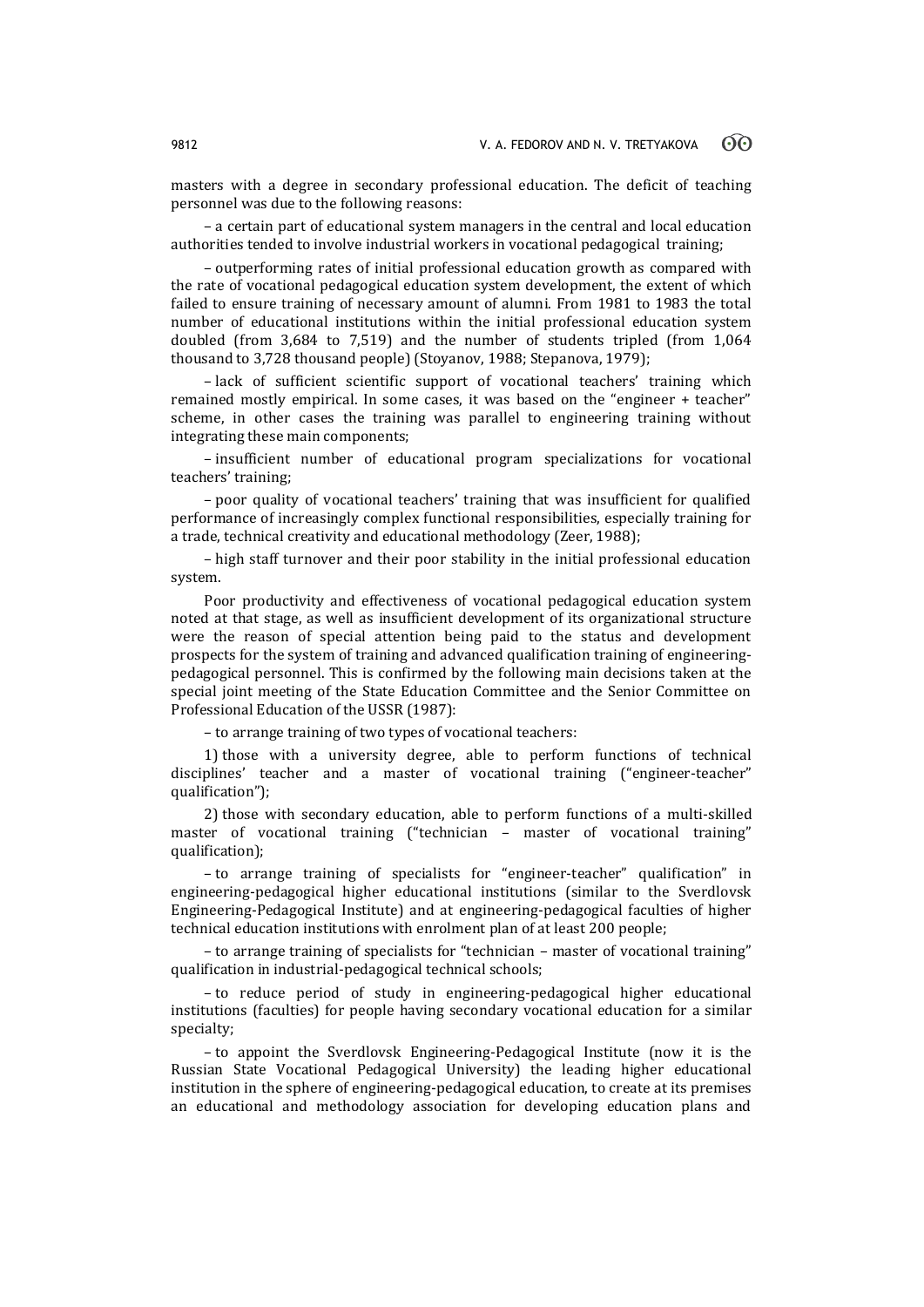programs, other education and methodology documents, generalizing and distributing the pedagogical experience etc.;

– in order to boost scientific research on the problems of engineering-pedagogical education to open standard doctorate programs in higher educational institutions that perform training of engineering-pedagogical personnel, and to apply to the State Commission for Academic Degrees of the Ministry of Education and Science of the Russian Federation to establish in the Sverdlovsk Engineering-Pedagogical Institute the Doctoral Dissertation Defense Committee for pedagogical specialties.

Those decisions were extremely important for the development of the vocational pedagogical education system. By the beginning of the 1990s the system included 2 engineering-pedagogical institutes, 38 engineering-pedagogical faculties of higher educational institutions, 68 industrial-pedagogical technical schools and a network of advanced training institutes.

Yet all of that was not sufficient for satisfying the demand of the initial vocational education for specialists with a university degree in vocational pedagogical education. All in all, as of January 1, 1990, 89.8% of the teachers of general technical and special disciplines had a university degree including only 8.3% with a university degree in engineering-pedagogy. Thus, most teachers did not have required psychologypedagogical training. Among masters of vocational training only one in five had a university degree including 3.3% with engineering-pedagogical education. Only 20% of masters graduated from industrial-pedagogical technical schools.

Thus, the fourth stage of vocational education system development was characterized by the expansion of organizational variety by opening specialized engineering-pedagogical higher educational institutions, increasing the level and quality of theoretical, practical and industrial training of specialists.

*The fifth stage of development* of vocational pedagogical education started in 1992 and is related to implementing of the decisions taken at the state level to further expand the vocational teachers' training.

The organizational-pedagogical foundations of vocational pedagogical education have been enriched upon the creation of the Ural State Vocational Pedagogical University (now it is the Russian State Vocational Pedagogical University) and creating the Education and Methodics Association of Higher Education and Secondary Education Vocational Institutions. A new scientific discipline 13.00.08 – Theory and Methodology of Vocational Education was created. In order to enhance scientific research on problems of vocational education in the Ural State Vocational Pedagogical University (now it is the Russian State Vocational Pedagogical University) a standard and higher doctorate are opened, as well as the Doctoral Dissertation Defense Committee for pedagogical specialties.

Discipline "Professional Education" for training vocational teaching staff with higher education is created (since 2000 – "Professional Education (by industries"). A multi-level training system "Bachelor's degree – Graduate - Magister" is organized as an experiment. New qualifications are introduced to the state educational standards of the 1st generation: agriculturalist – teacher, fashion designer – teacher, designer – teacher etc. Engineering-pedagogical education transformed into vocational pedagogical education Since 2000 for those with higher vocational education a generalized qualification title "vocational teacher" was approved which determined the specialists' sphere of activity and is integrated and cohesive.

Initial professional education is managed on a regional level.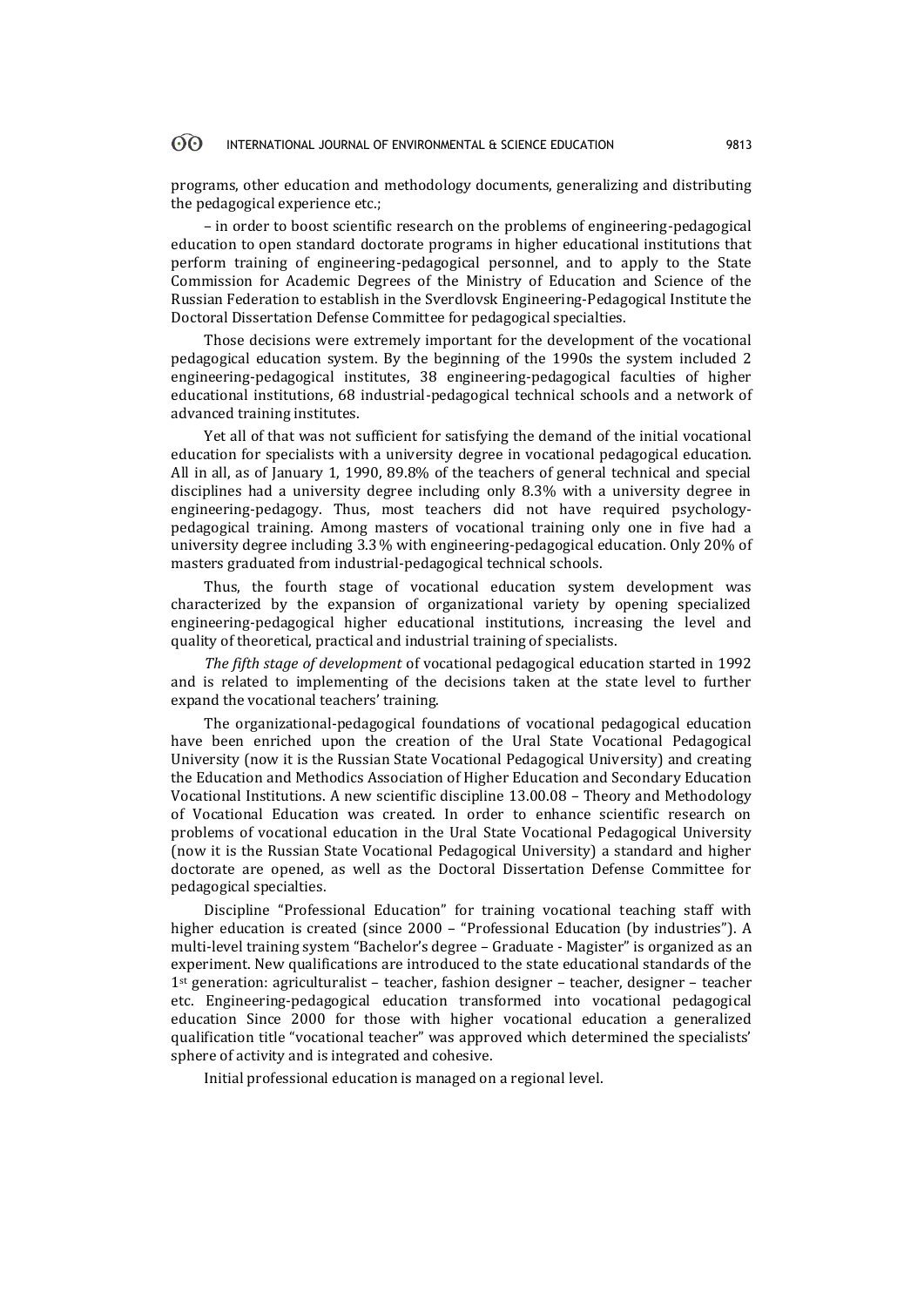The Federal Law dated December 29, 2012 No.273-FZ "On Education in the Russian Federation" is adopted.

*The latest modern stage* of the vocational pedagogical education development started in 2012. At this stage the vocational pedagogical education system includes a vocational university (the Russian State Vocational Pedagogical University), engineering-pedagogical institute, engineering-pedagogical faculties, vocational pedagogical and professional colleges (technical schools), institutes and faculties of advanced training.

The re-organization of higher education system in the country has been started. New Federal State Education Standards of higher and secondary vocational pedagogical education have been approved. The multi-level vocational pedagogical education under the system "Bachelor's degree – Graduate - Magister" is being implemented. The system of initial professional education has been transformed into the initial training level within the secondary vocational education system. Secondary vocational education, in its turn, is managed on a regional level.

The professional standard for vocational teacher has been approved which has led to increase in relevance of the problem of making the qualification of current and future vocational teachers compliant with the requirements of the professional standard.

Thus, the analysis performed allows us to note that the establishment and development of the vocational pedagogical education was caused, first of all, by the needs of initial and secondary professional education for vocational teachers. The idea of integrated industry-specific and psychology-pedagogical training appeared in Russia before 1914.

The logic of vocational pedagogical education development complied with the administrative decisions, and it is only the recent changes in socio-economic and sociopedagogical environment that allowed to expedite the development process, make it more predictable, better managed and scientifically justified. The conclusion is obvious: modern vocational education requires a new specialist – not only a teacher of a certain discipline, but a specialist with a higher-education degree, who has industry-specific, psychology-pedagogical and technological (professional) training.

On content-related and institutional levels the vocational pedagogicaleducation is influenced by the changes in the society. That's why in modern environment, in order to determine ways of further development and improvement of organizationalpedagogical foundations (integrated training in the group of pedagogical focus, profilization in the industry-specific training and additional psychology-pedagogical training), it is reasonable to take into account the specific features, regularities and contradictions of development that are inherent to it.

## **Discussions**

The analysis of the scientific literature allows us to state the absence of special research dedicated to historico-logical analysis of the vocational pedagogical education development from the end of the 90s years of the XX<sup>th</sup> century up to the present moment.

Until recently, among the many studies that cover the content-related and organizational aspects of the establishment and development of the general education school and all levels of the vocational education, there have been no works dedicated to the purposeful description of the history of vocation education in Russia. At the same time, the analysis of the organizational and pedagogical foundations of selecting and training of vocational teachers in the USA and Germany has shown that in the end of the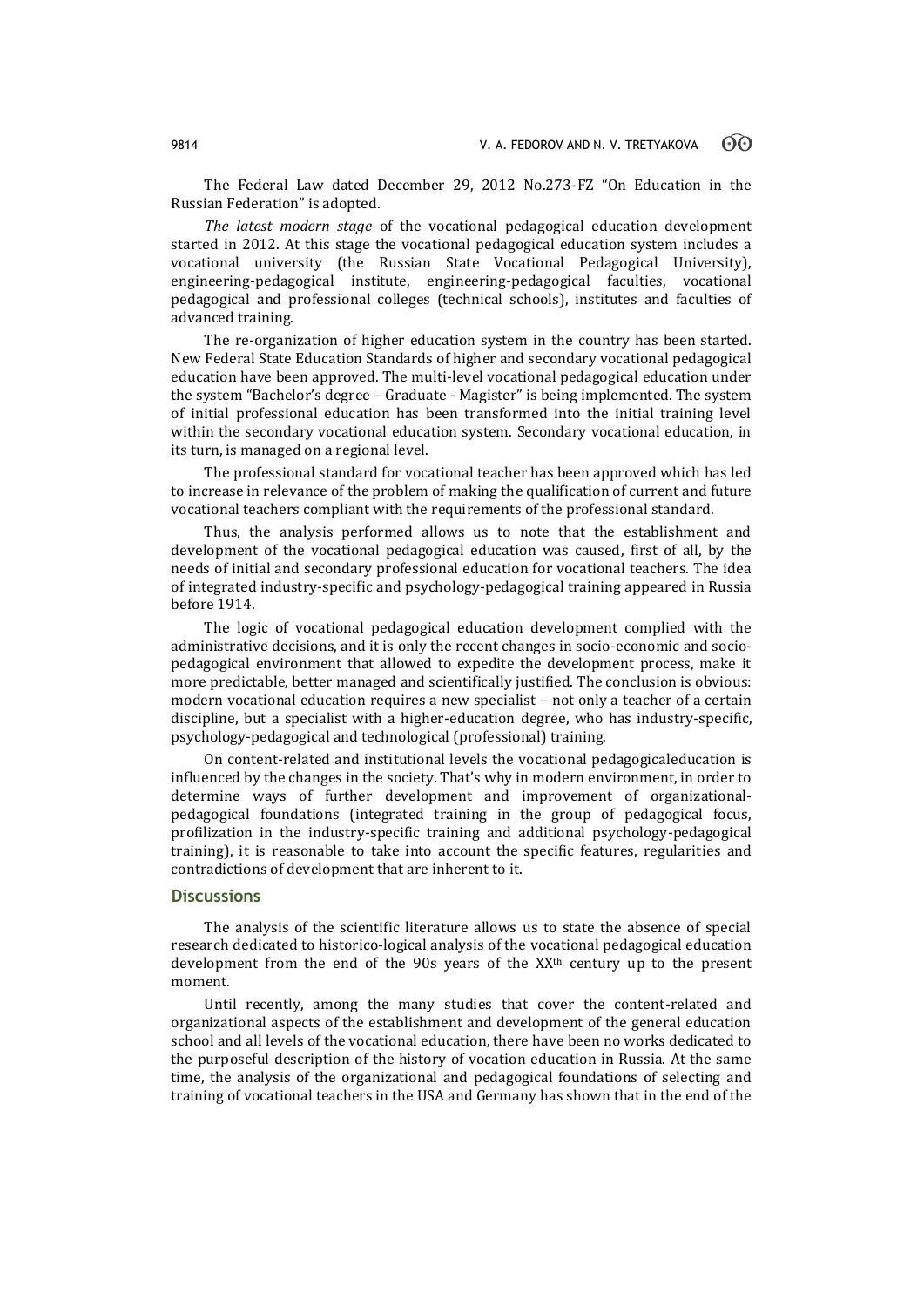$XIX<sup>th</sup>$  and the beginning of the  $XX<sup>th</sup>$  centuries quite a wide system of such training was established in these countries. Depending on the implemented educational programs the system was characterized by different organizational forms, time-limits and content of education.

In the USA heads of training workshops and masters of vocational training attended special 4-year pedagogical courses (departments) that were organized in technical colleges and universities of several states. The education plan included studying general scientific disciplines during the first two years and then mostly special disciplines during the next years. The special disciplines included learning subjects that were directly related to the future industrial training activity: psychology (including pedagogical psychology) and psychology-pedagogical measurements, introduction to pedagogy and fundamentals of pedagogy, school hygiene, organization of education in the USA, industrial and professional training, manual labor methodology etc. The course of education during these tears also included 4-hour weekly pedagogical practice. Training at such courses was aimed at industrial training (Shevarev, 1928).

Another method of training masters of vocational training was implemented in pedagogical colleges at special courses where the training period lasted 1 year in case of full-time education and 2 years in case of part-time education. Such courses were also characterized by extensive (480 hours) pedagogical training which included studying such disciplines as history, theory and practice of vocational education, analysis of labor and arrangement of instruction, education of thinking and fundamentals of behavior, as well as pedagogical practice (Barbashov, 1931).

Teachers of special disciplines for secondary vocational educational institutions were trained in technical and agricultural colleges according to two schemes. Under the first scheme, the college students who wanted to additionally receive the right to teach were organized into inter-faculty groups studies in which were performed in addition to studies under the general educational programme. The list of studied psychologypedagogical disciplines was quite extensive: fundamentals of psychology and pedologypsychological measurements, introduction to pedagogy and professional pedagogy, fundamentals of didactics and methodology of agricultural and industrial subjects, professional consultancy and school management (Shevarev, 1928).

Under the second scheme, organization of special discipline teachers' training came down to introducing industrial- or agripedagogical departments (faculties) into the structure of industrial colleges. The education plan for such departments was formed by changing the education plan of main faculties towards reducing the volume of special (technical or agricultural) disciplines, introducing psychology-pedagogical subjects and doing pedagogical training within the released time. The time-limits of studying under both schemes amounted to 4 years and corresponded to the time-limits of main training in colleges.

Several differences in organization and content of the above-mentioned training of special discipline teachers mainly regarded the content of psychology-pedagogical course. The general list of this course's disciplines, apart from the above-mentioned, included the following: history of pedagogy, pedagogical and experimental psychology, pedology, psychotechnics, testology, school hygiene, professional education, organization and management of schools, inspecting school works etc. (Shevarev, 1928).

A distinctive feature of the structural and organizational scheme of vocational teachers' training in the United States was that it included the advanced training system (evening courses, accelerated summer courses, conferences etc.). This system was intended for engineering and technical practitioners invited for teaching special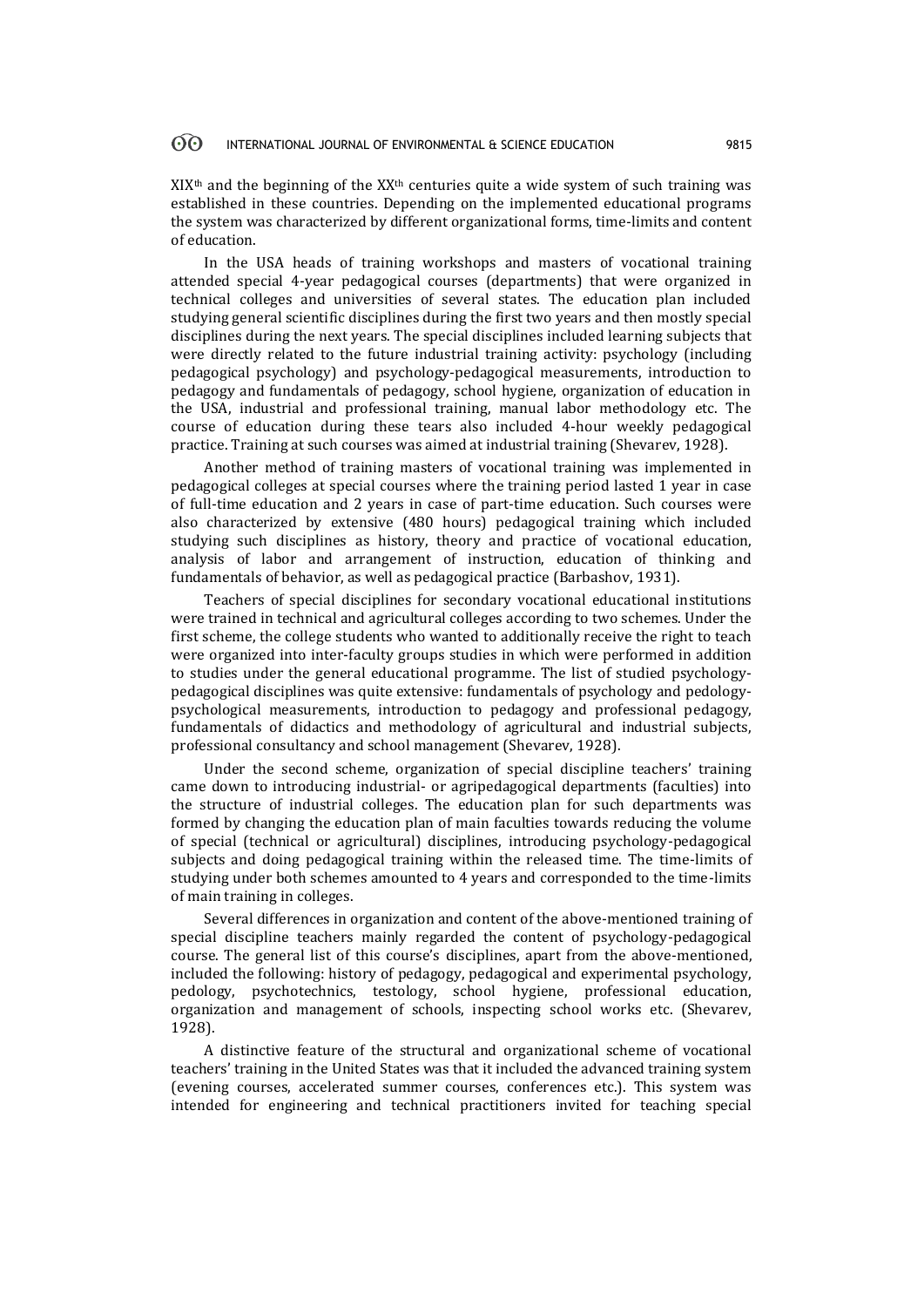disciplines and managing the industry-focused professional training who did not have a special pedagogical training.

Training of vocational teachers in Germany was mostly organized in a way similar to the USA.

In our opinion, the results of the performed analysis of vocational teachers' and masters' training (see experience of Russia, USA and Germany before 1914) confirm that in all these countries vocational education existed as an independent type of education and its organizational and pedagogical foundations were mostly similar. During that period in Russia there was no advanced psychology-pedagogical training system for engineering and technical practitioners who taught in elementary vocational educational institutions and has no pedagogical education.

The main difference between Russian and foreign experience regards the level and content of psychology-pedagogical training. Such training in educational institutions of the US and Germany tended to be fundamental and was superior to the Russian system in width and variety of aspects.

Currently several Russian books and articles are known for covering certain issues of vocational teachers' training (Veselov, 1961; Voevodin, 1973; Ivanovich, 1958; Kairov, 1930; Kravtsov, 1977; Lednev, 1975; Malenko, 1980; Prokhorovich & Kovalenko, 1975; Romantsev, 1997), monographs by L.Z. Tenchurina (1998) dedicated to history of vocational pedagogical training during 1920–1991 and by V.A. Fedorov (2001) which describes the periodization up to 2001. Besides, during the period of activity of the Education and Methodics Association of Higher Education and Secondary Education Vocational Institutions of the Russian Federation since 1988 up to the present time the data on vocational pedagogical education development have been accumulated. The presented historico-logical analysis of the vocational pedagogical education has been mainly carried out using the referenced materials.

### **Conclusion**

The results received during the research confirm and elaborate the conclusions of the prior research (Fedorov, 2001). It is stated that the development of the vocational pedagogical education as a socio-pedagogical system is influenced by social and economic factors, and at the same time the system functions on the basis of own regularities and principles and has a tendency towards cohesiveness and further development:

 a personality of a student and a teacher in this system is both a target and an actor;

- the main direction of the vocational pedagogical education system development was the conformity to the requirements set by the vocational education and industry;

 based on the qualitative changes of the organization and content of vocational pedagogical education that are perceived as a reaction to socio-pedagogical environment at certain periods of time, the stages of establishment and development of thevocational pedagogical education are identified;

-the idea of integrated industrial and psychology-pedagogical training and professional training is the leading one for elaborating the vocational pedagogical education development strategy.

### **Recommendations**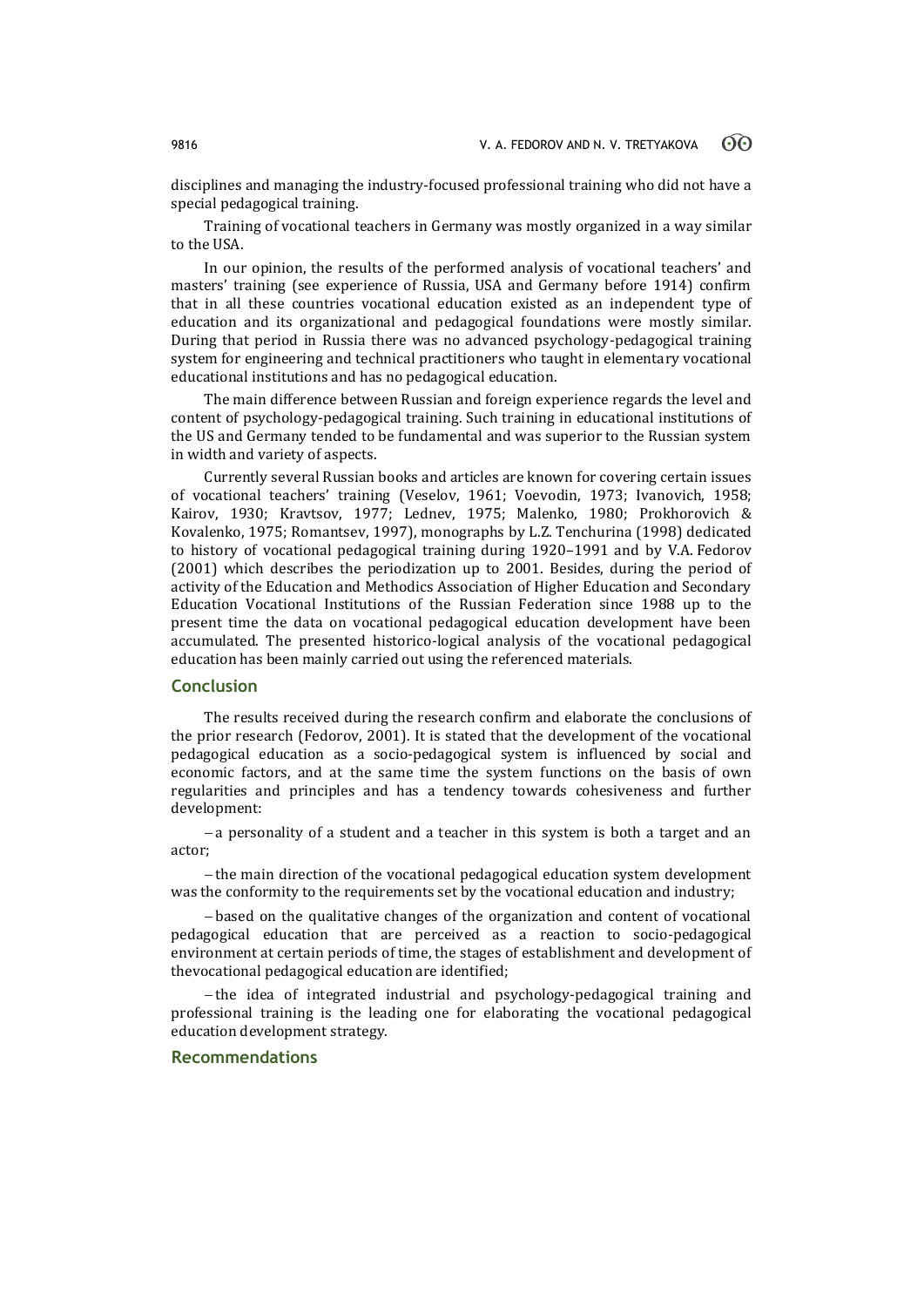The proposed periodization of establishment and development of the vocational pedagogical education in Russia can be used by researchers and administrative and pedagogical personnel of different levels (federal, regional, local):

1). to study the status of the current level and further prognosis and projecting of the development of thevocational pedagogical education system in the country;

2)/ to evaluate work of educational organizations that provide training of vocational teachers;

3)/ to determine the directions of further scientific research and studying the development of the vocational pedagogical education in a dynamically-changing socioeconomic and socio-pedagogical environment.

The results of the presented research will be useful for academic specialists and practitioners in the sphere of vocational pedagogical education who participate in training vocational teachers and research problems connected thereto, as well as for students and post-graduate students of vocational universities, faculties, colleges and technical schools.

### **Acknowledgments**

The research is performed with financial support of the Ministry of Education and Science of the Russian Federation within the project No. 2014/393.

### **Disclosure statement**

No potential conflict of interest was reported by the authors.

### **Notes on contributors**

**Vladimir A. Fedorov** is Doctor of Education, Professor in Russian State Vocational Pedagogical University, Ekaterinburg, Russia.

**Natalia V. Tretyakova** is Doctor of Education, Associate Professor of the Institute of humanitarian and socio-economic education, in Russian State Vocational Pedagogical University, Ekaterinburg, Russia.

### **References**

Anikst, O. (1922). Growth and crisis of professional training. *Bulletin of professional and technical training, 3*, 3–4.

- Barbashov, N. I. (1931). On teacher training in the United States of North America. *For Pedagogical Personnel, 2,* 57–60.
- Davydova, N. N., Dorozhkin, E. M., Fedorov, V. A. & Konovalova, M. E. (2016). Research and Educational Network: Development Management. *IEJME-Mathematics Education, 11(7),* 2651-2665.
- Fedorov, V. A. & Davydova, N. N. (2014). Control of the research and education network development in modern socio-pedagogical conditions. *Scientific bulletin of National Mining University, 2(140),* 126–133.
- Fedorov, V. A. (1999). The quality of vocational education. *The Education and science journal, 2(2),* 189–198.
- Fedorov, V. A. (2001). *Vocational education: theory, empirics, practice*. Ekaterinburg: Publishing House of the Russian State Vocational Pedagogical University, 330 p.
- Hegel, G. (1812-1816). *Science of Logic in Three Volumes*. Direct access: http://hegel.rhga.ru/filosof/ logik/detail.
- Ivanovich, K. A. (1958). *Agricultural education in the USSR*. Moscow: Sovremennaya Nauka. 240p.
- Kairov, I. A. (1930). On training teaching specialists for secondary- and tertiary-level vocational education institutions. *On training teaching personnel: Collected Works.* Moscow: Rabotnik prosvescheniya, 37– 40.
- Kalimullin, A. M., Vlasova, V. K. & Sakhieva, R. G. (2016). Teachers' Training in the Magistrate: Structural, Content and Organizational Modernization in the Context of a Federal University. *International Journal of Environmental and Science Education, 11(3),* 207-215.